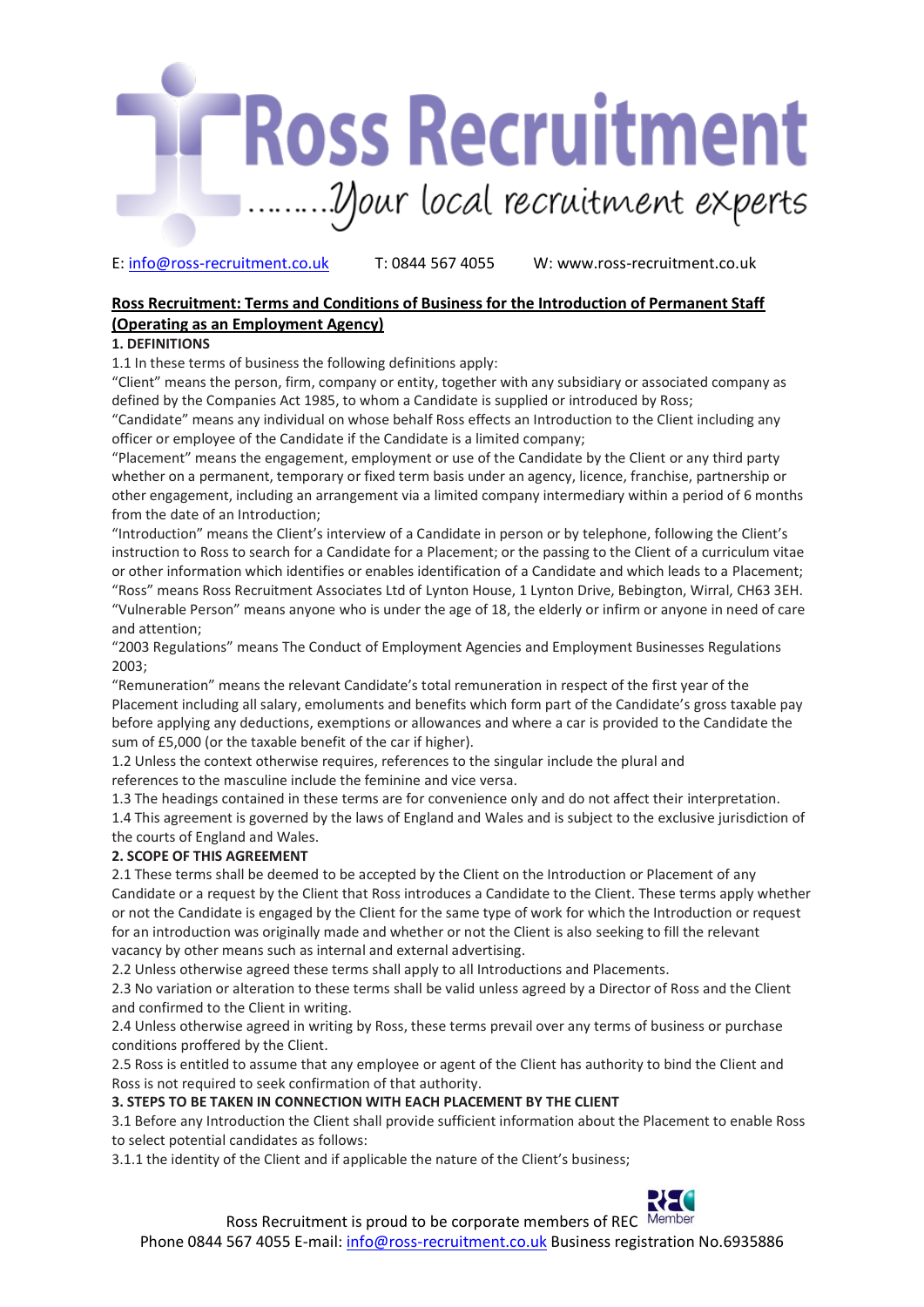

3.1.2 the start date for the vacancy and the likely duration of the Placement, if not permanent in nature; 3.1.3 the type of work the Candidate will be required to do, the location and hours of work involved and any risks to health and safety known to the Client in relation to the Placement and the steps the Client has taken to prevent or control such risks;

3.1.4 the experience, training, qualifications or any authorisation which the Client considers necessary, or which the Candidate will be required by law or by a professional body to hold in order to accept the Placement;

3.1.5 whether the Candidate will be required to attend to or care for a Vulnerable Person;

3.1.6 any expenses payable by or to the Candidate.

3.2 The Client agrees:

3.2.1 to notify Ross within 7 days of acceptance if a Candidate accepts an offer of a Placement; and 3.2.2 to notify Ross within 7 days of the offer of a Placement of the Candidate's proposed basic salary during the first year of the Placement, together with details of all other emoluments and benefits to which the Candidate will be entitled during the Placement, and to provide Ross (as evidence of such remuneration and benefits) with a copy of the offer letter to the Candidate and contract of employment in relation to the Placement, or copies of any other documents provided to the Candidate which clearly show the Candidate's

remuneration and benefits; and 3.2.3 to pay Ross's fee in relation to the Introduction within 14 days of the invoice date.

# **4. INTRODUCTION FEE**

4.1 The fee payable by the Client for the Introduction of a Candidate which results in a permanent Placement being accepted by the Candidate will be calculated by reference to the Candidate's Remuneration as follows subject to a minimum fee per Placement of £1500:

# **Annual Remuneration Percentage of Total Remuneration**

| Up to £19,999.99  | 15% |
|-------------------|-----|
| £20,000 and above | 20% |

Where however the Candidate's Remuneration is not known to Ross, the fee payable by the Client shall be whichever is the greater of:

4.1.1 a fee calculated in accordance with the table above based on Ross's determination of remuneration for comparable positions in the market generally; or

# 4.1.2 £10,000.

4.2 Where the Introduction of a Candidate results in a Placement for a fixed term being accepted by the Candidate the following provisions (and not those at clause 4.1) apply:

4.2.1 where the Placement is for 6 months or less, the introduction fee using the table above will be applied to 50% of the Candidate's annual equivalent Remuneration;

4.2.2 where the Placement is for more than 6 months or is extended to beyond 6 months, the introduction fee using the table above will be applied to 100% of the Candidate's annual equivalent Remuneration;

4.2.3 where the fixed term Placement becomes a permanent Placement then the whole permanent fee as calculated in clause 4.1 above is payable, in addition to any monies paid or payable by the Client to Ross in relation to the fixed term Placement in accordance with clauses 4.2.1 and 4.2.2 above.

4.3 Where an offer of a Placement has been accepted by a Candidate but is subsequently withdrawn by the Client, the Client shall be liable to Ross for a cancellation fee of 50% of the introduction fee provided for in clause 4.1 or clause 4.2 as appropriate.

4.5 Other than for (a) fixed term Placements of less than 6 months duration; (b) the Placement of a replacement Candidate pursuant to clause 4.5; or (c) Placements falling within clause 4.6, in the event that within 8 weeks of the commencement of the Placement a Candidate resigns or the Client lawfully terminates a Placement for any reason other than redundancy or dismissal without fault on the Candidate's part;

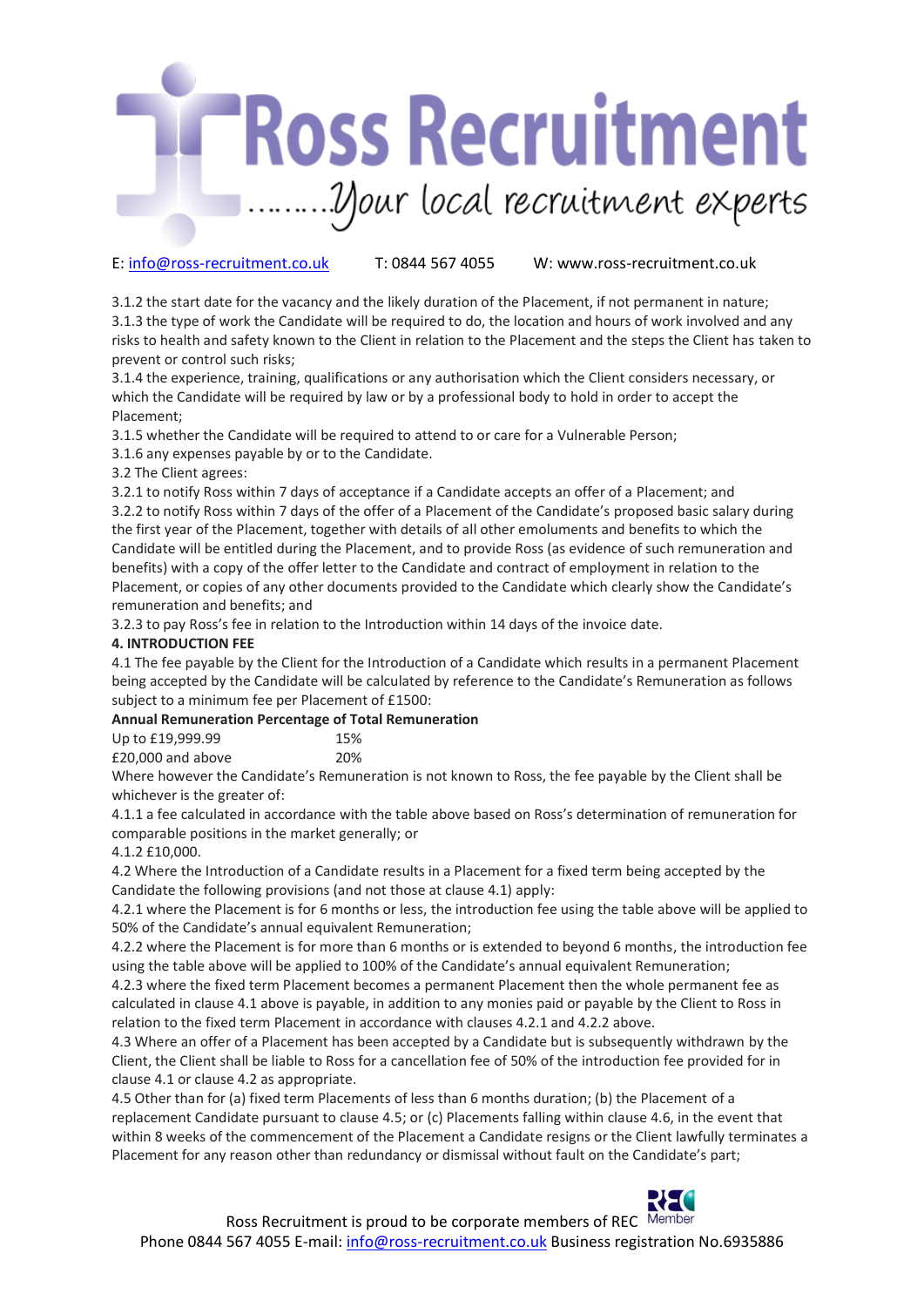

Ross shall, within 30 days of being notified of such termination, use reasonable endeavours to Introduce to the Client one replacement Candidate at no extra cost to the Client (save for any further advertising or other expenses incurred as a result).

Alternatively at Ross's discretion, Ross may reimburse to the Client as a rebate a percentage of the fee paid or payable by the Client in respect of such Placement pursuant to clause 4.1. Any rebate paid to the Client will be calculated by reference to the fee paid or payable by the Client and the duration of the Placement that has elapsed before termination, as follows:

## **Duration of Placement Percentage of fee**

| 100% |
|------|
| 80%  |
| 60%  |
| 40%  |
| 20%  |
| 10%  |
|      |

No such Introduction shall be arranged or free replacement provided or rebate granted unless: 4.5.1 the Client has provided Ross with written notification of the fact of the Placement of the Candidate within 14 days of agreeing to such Placement;

4.5.2 the Client has given Ross written notice of the termination of the Placement within 14 days of its termination;

4.5.3 the Client has paid all fees due to Ross pursuant to this Agreement within 14 days of the invoice; and 4.5.4 the Client has provided satisfactory evidence to Ross of the reason for the termination of the Placement. 4.5.5 The Client does not re-engage the Candidate within a period of 12 months from the termination of the Placement.

For the avoidance of doubt, if Ross has opted to try to Introduce a replacement Candidate to the Client but has not been able, following use of reasonable endeavours, to Introduce a replacement Candidate to the Client in accordance with this clause within 6 months of being notified of the termination of a permanent Placement by the Client in accordance with this clause, Ross shall have no further obligation to introduce a replacement Candidate or to provide any rebate.

4.6 If the Client discloses details of the Candidate to a third party (including but not limited to a subsidiary or associated company of the Client) which results in the Placement of the Candidate within 6 months of the Introduction or within 6 months of the end of the Placement whichever is later, the Client will notify Ross within 7 days of the Candidate commencing such a Placement and will pay Ross a fee calculated in accordance with clause 4.1 or 4.2 above as appropriate. The provisions of clause 4.5 do not apply to any such Placement that falls within clause 4.6

4.7 Ross reserves the right to charge interest on any overdue amounts at the rate of 8% per annum above the base rate from time to time of the Bank of England from the due date until the date of payment.

4.8 Where the Client fails to notify Ross of the fact that a Candidate has been employed by either the Client or a third party following an introduction in accordance with clause 4.6 or clause 3.2.1 as appropriate, Ross reserves the right to charge interest at the rate of 8% per annum above the base rate from time to time of the Bank of England from the date on which the Client should have notified Ross pursuant to clause 4.6 or clause 3.2.1 until the date on which an invoice is issued by Ross for the introduction fee payable under clause 4.1 or 4.2 or 4.3.

4.9 The Client will indemnify Ross in full for and against all costs, charges and expenses incurred by Ross in recovering any outstanding charges. In addition to interest and any legal costs ordered by a Court, and without prejudice to any other rights or remedies available to Ross, if the invoice remains outstanding on the eighth



Ross Recruitment is proud to be corporate members of REC Member

Phone 0844 567 4055 E-mail: info@ross-recruitment.co.uk Business registration No.6935886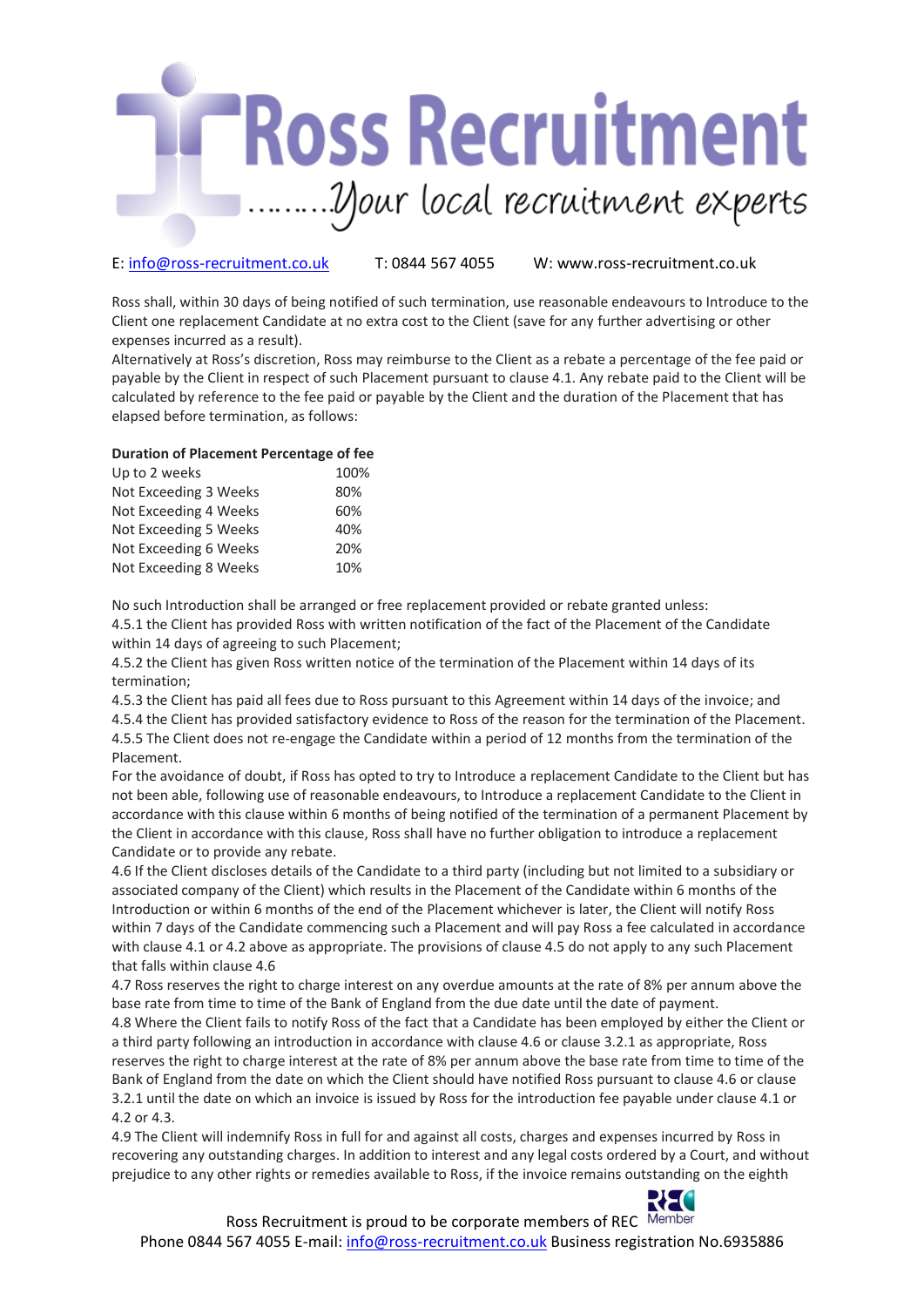

day following receipt, Ross reserves the right to require the Client to pay the higher of the sum of £125 or 10% of the total outstanding charges by way of liquidated damages and as a contribution to the administrative costs incurred by Ross in relation to the outstanding charges.

# **5. STEPS TO BE TAKEN BY ROSS IN CONNECTION WITH EACH CANDIDATE**

5.1 In relation to each Candidate whose details are supplied to the Client Ross shall provide:

5.1.1 confirmation of the identity of the Candidate and that evidence of identity has been checked;

5.1.2 confirmation that the Candidate has the experience, training, qualifications and/or authorisation that the Client has confirmed it considers necessary or which the Candidate is required by law or any professional body to hold to carry out the Placement and which have been notified to Ross under clause 3 above;

5.1.3 confirmation that the Candidate wishes to be considered for the Placement.

5.2 If the Placement will require the Candidate to have qualifications or authorisations and/or work with any Vulnerable Person Ross will confirm to the Client that it has made reasonable efforts to:

5.2.1 check that the Candidate holds the necessary qualifications and authorisations; and

5.2.2 obtain references from two people not connected to the Candidate and who have consented to their references being disclosed to the Client; and

5.2.3 carry out such checks as are necessary for it to determine that the Candidate is not unsuitable to attend to or care for Vulnerable Persons.

#### **6. LIABILITY**

6.1 Ross shall make all reasonable efforts to ensure that Candidates supplied to the Client are suitable and have the necessary skills and competence for the Placement concerned. However Ross cannot accept any liability for any loss, expense, damage or delay arising from any failure to identify a suitable candidate for a Placement, from a Placement ending prematurely or from any negligence, misrepresentation, dishonesty, misconduct or lack of skill on the part of a Candidate. This exclusion does not apply to any liability for death or personal injury arising from Ross's own negligence or to any liability not capable of being excluded by virtue of any statutory provision.

6.2 Ross accepts no responsibility for the accuracy of the information supplied pursuant to clauses 5.1 and 5.2 of these terms. The Client is responsible for assessing the suitability of a Candidate and for verifying that a Candidate has the necessary qualifications or authorisation required by law or a professional body in order to carry out the Placement. The Client is also responsible for ensuring that it has any necessary licences, permits or consents to enable a Candidate to work in a particular placement in the place where they are engaged to work, including any necessary work permits, and for the arrangement of a medical examination or investigating a Candidate's medical history.

6.3 The Client shall indemnify Ross and keep Ross indemnified against any costs, claims or liabilities incurred by Ross arising out of any breach of this agreement by the Client or as a result of any loss, expense, damage or delay arising from a Placement (save in relation to liability for death or personal injury arising from Ross's own negligence).

6.4 The Client undertakes that if it becomes aware of any circumstances which would make it detrimental to the interests of a Candidate to accept a Placement it will inform Ross immediately.

6.5 Ross's liability for any breach of these terms or for any liability for its negligence or otherwise (save to the extent that such results in death or personal injury) shall not exceed Ross's charges for the introduction of the relevant Candidate. Ross will not be liable in relation to any matter not reported by the Client in writing within 3 days of its occurrence or the Client's discovery of its occurrence.

### **7. ADVERTISING**

By asking Ross to introduce a Candidate to the Client, the Client authorises Ross to advertise the role or roles for which the introduction of the Candidate is made to the Client.

#### **8. TERMINATION**